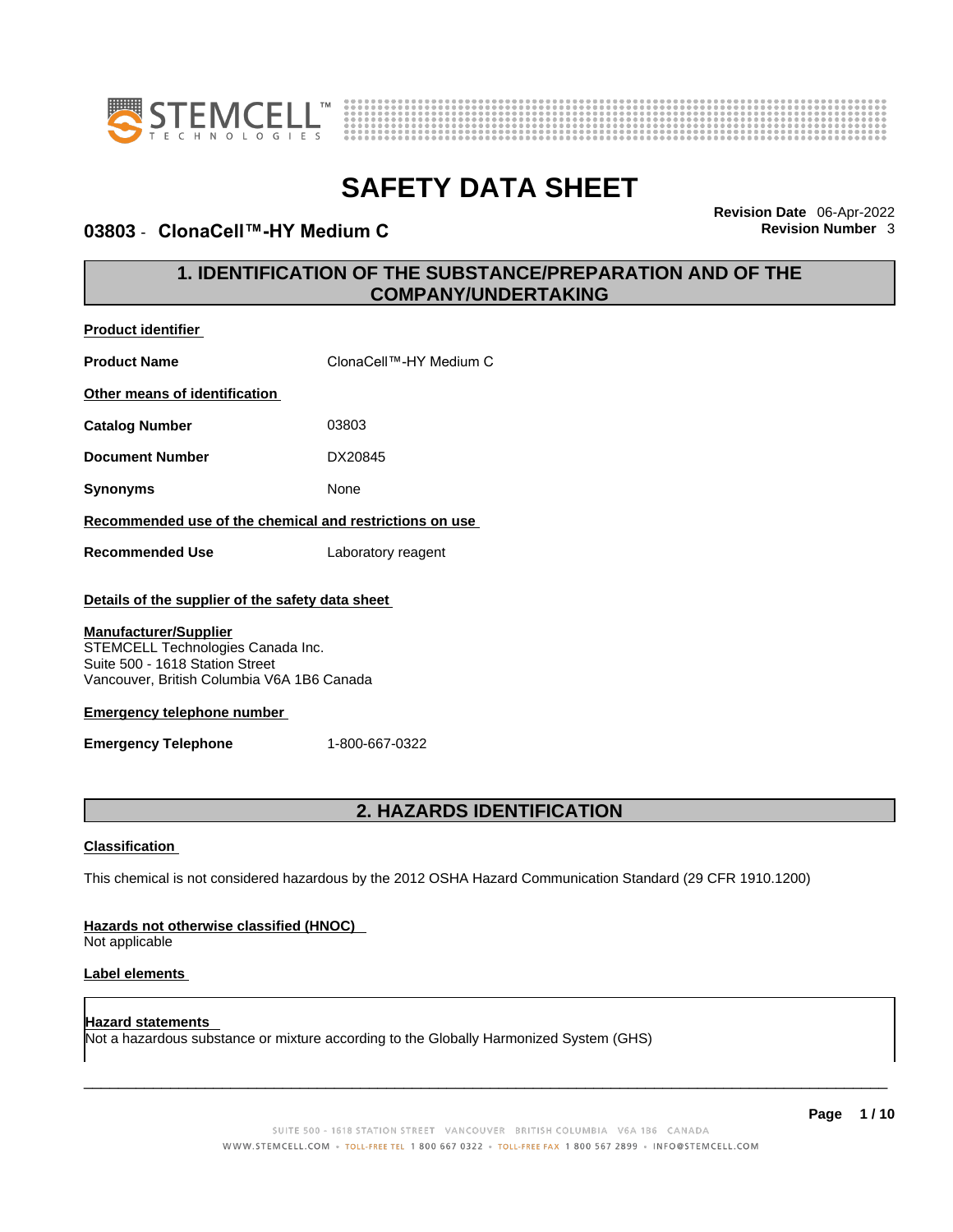



## \_\_\_\_\_\_\_\_\_\_\_\_\_\_\_\_\_\_\_\_\_\_\_\_\_\_\_\_\_\_\_\_\_\_\_\_\_\_\_\_\_\_\_\_\_\_\_\_\_\_\_\_\_\_\_\_\_\_\_\_\_\_\_\_\_\_\_\_\_\_\_\_\_\_\_\_\_\_\_\_\_\_\_\_\_\_\_\_\_\_\_\_\_ **Revision Date** 06-Apr-2022 **03803 - ClonaCell™-HY Medium C**  $\blacksquare$  **Revision Number 3**

The product contains no substances which at their given concentration, are considered to be hazardous to health.

**Appearance** Clear **Physical state** Liquid

**Odor** No data available

**Other Information**  Not applicable

#### **Unknown acute toxicity** 18 % of the mixture consists of ingredient(s) of unknown toxicity

18 % of the mixture consists of ingredient(s) of unknown acute oral toxicity

18 % of the mixture consists of ingredient(s) of unknown acute dermal toxicity

18 % of the mixture consists of ingredient(s) of unknown acute inhalation toxicity (gas)

18 % of the mixture consists of ingredient(s) of unknown acute inhalation toxicity (vapor)

18 % of the mixture consists of ingredient(s) of unknown acute inhalation toxicity (dust/mist)

### **3. COMPOSITION/INFORMATION ON INGREDIENTS**

#### **Substance**

Not applicable.

#### **Mixture**

Not a hazardous substance or mixture according to the Globally Harmonized System (GHS)

\*The exact percentage (concentration) of composition has been withheld as a trade secret.

### **4. FIRST AID MEASURES**

### **Description of first aid measures**

| <b>Inhalation</b>   | Remove to fresh air.                                                                                                    |
|---------------------|-------------------------------------------------------------------------------------------------------------------------|
| Eye contact         | Rinse thoroughly with plenty of water for at least 15 minutes, lifting lower and upper eyelids.<br>Consult a physician. |
| <b>Skin contact</b> | Wash skin with soap and water.                                                                                          |
| <b>Ingestion</b>    | Clean mouth with water and drink afterwards plenty of water.                                                            |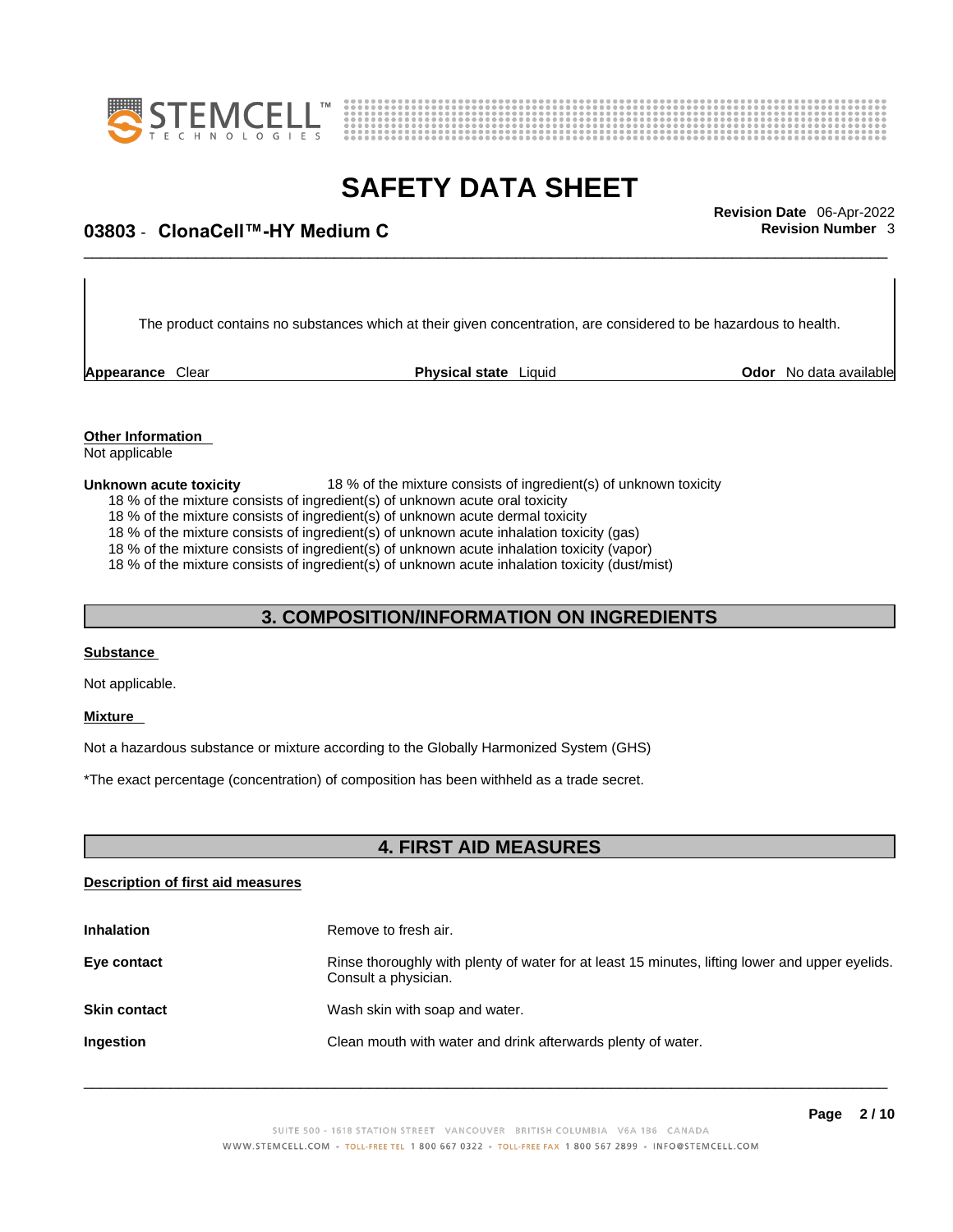



## \_\_\_\_\_\_\_\_\_\_\_\_\_\_\_\_\_\_\_\_\_\_\_\_\_\_\_\_\_\_\_\_\_\_\_\_\_\_\_\_\_\_\_\_\_\_\_\_\_\_\_\_\_\_\_\_\_\_\_\_\_\_\_\_\_\_\_\_\_\_\_\_\_\_\_\_\_\_\_\_\_\_\_\_\_\_\_\_\_\_\_\_\_ **Revision Date** 06-Apr-2022 **03803 - ClonaCell™-HY Medium C**  $\blacksquare$  **Revision Number 3**

| Most important symptoms and effects, both acute and delayed                                                      |                                                                                                                                       |  |
|------------------------------------------------------------------------------------------------------------------|---------------------------------------------------------------------------------------------------------------------------------------|--|
| <b>Symptoms</b>                                                                                                  | No information available.                                                                                                             |  |
| Indication of any immediate medical attention and special treatment needed                                       |                                                                                                                                       |  |
| Note to physicians                                                                                               | Treat symptomatically.                                                                                                                |  |
|                                                                                                                  |                                                                                                                                       |  |
|                                                                                                                  | <b>5. FIRE-FIGHTING MEASURES</b>                                                                                                      |  |
| <b>Suitable Extinguishing Media</b>                                                                              | Use extinguishing measures that are appropriate to local circumstances and the<br>surrounding environment.                            |  |
| Unsuitable extinguishing media                                                                                   | CAUTION: Use of water spray when fighting fire may be inefficient.                                                                    |  |
| Specific hazards arising from the<br>chemical                                                                    | No information available.                                                                                                             |  |
| <b>Explosion data</b><br><b>Sensitivity to Mechanical Impact None.</b><br><b>Sensitivity to Static Discharge</b> | None.                                                                                                                                 |  |
| Special protective equipment for<br>fire-fighters                                                                | Firefighters should wear self-contained breathing apparatus and full firefighting turnout<br>gear. Use personal protection equipment. |  |

### **6. ACCIDENTAL RELEASE MEASURES**

### **Personal precautions, protective equipment and emergency procedures**

| <b>Personal precautions</b>                          | Ensure adequate ventilation.                                                         |
|------------------------------------------------------|--------------------------------------------------------------------------------------|
|                                                      |                                                                                      |
| <b>Environmental precautions</b>                     |                                                                                      |
| <b>Environmental precautions</b>                     | See Section 12 for additional Ecological Information.                                |
| Methods and material for containment and cleaning up |                                                                                      |
| <b>Methods for containment</b>                       | Prevent further leakage or spillage if safe to do so.                                |
| Methods for cleaning up                              | Pick up and transfer to properly labeled containers.                                 |
| Prevention of secondary hazards                      | Clean contaminated objects and areas thoroughly observing environmental regulations. |
|                                                      |                                                                                      |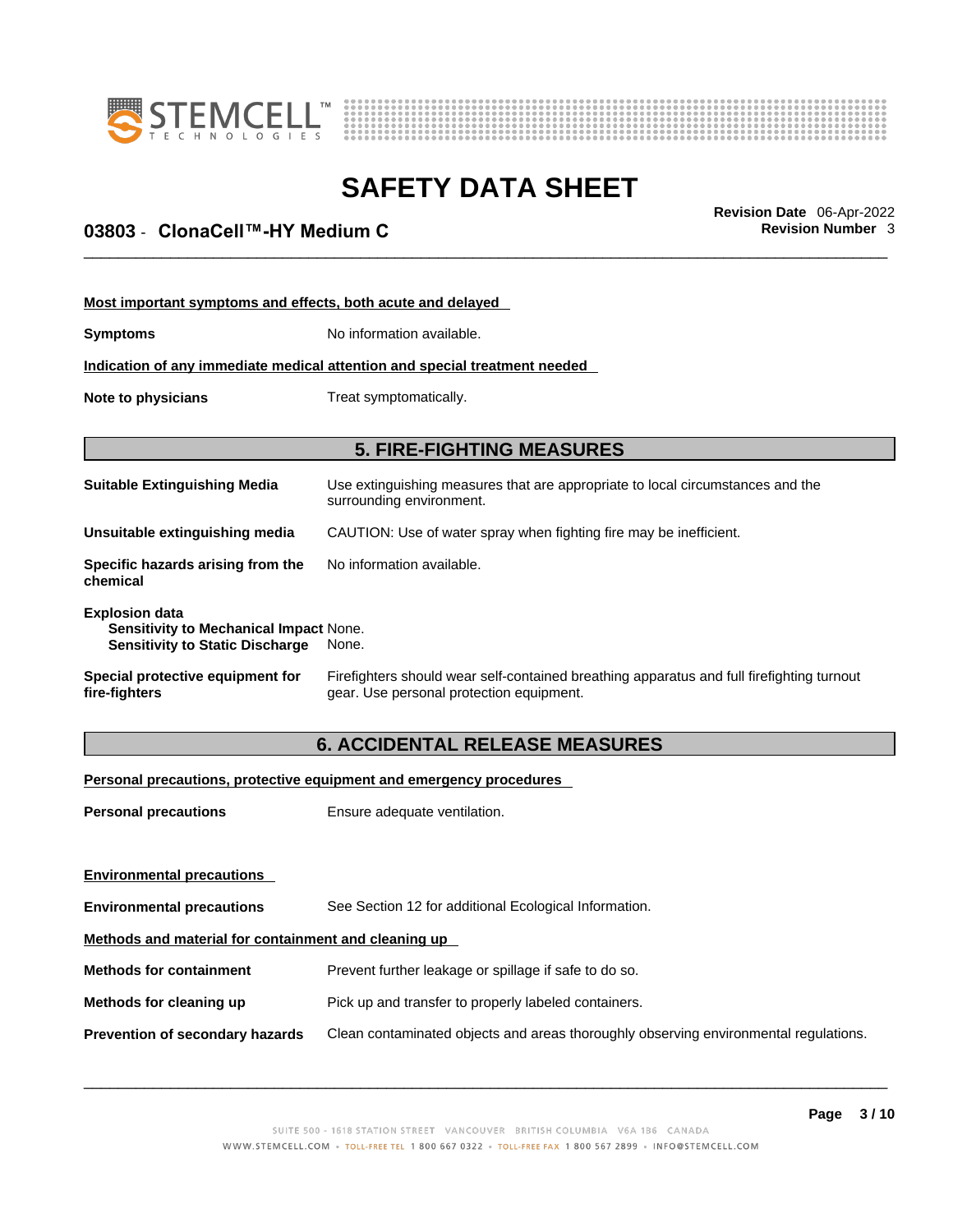



## \_\_\_\_\_\_\_\_\_\_\_\_\_\_\_\_\_\_\_\_\_\_\_\_\_\_\_\_\_\_\_\_\_\_\_\_\_\_\_\_\_\_\_\_\_\_\_\_\_\_\_\_\_\_\_\_\_\_\_\_\_\_\_\_\_\_\_\_\_\_\_\_\_\_\_\_\_\_\_\_\_\_\_\_\_\_\_\_\_\_\_\_\_ **Revision Date** 06-Apr-2022 **03803 - ClonaCell™-HY Medium C**  $\blacksquare$  **Revision Number 3**

|                                                              | 7. HANDLING AND STORAGE                                                                                                                                                     |
|--------------------------------------------------------------|-----------------------------------------------------------------------------------------------------------------------------------------------------------------------------|
| <b>Precautions for safe handling</b>                         |                                                                                                                                                                             |
| Advice on safe handling                                      | Handle in accordance with good industrial hygiene and safety practice.                                                                                                      |
| Conditions for safe storage, including any incompatibilities |                                                                                                                                                                             |
| <b>Storage Conditions</b>                                    | Store in accordance with information listed on the Product Information Sheet (PIS).                                                                                         |
|                                                              | 8. EXPOSURE CONTROLS/PERSONAL PROTECTION                                                                                                                                    |
| <b>Control parameters</b>                                    |                                                                                                                                                                             |
| <b>Exposure Limits</b>                                       | This product, as supplied, does not contain any hazardous materials with occupational<br>exposure limits established by the region specific regulatory bodies.              |
| <b>Appropriate engineering controls</b>                      |                                                                                                                                                                             |
| <b>Engineering controls</b>                                  | <b>Showers</b><br>Eyewash stations<br>Ventilation systems.                                                                                                                  |
|                                                              | Individual protection measures, such as personal protective equipment                                                                                                       |
| <b>Eye/face protection</b>                                   | No special protective equipment required.                                                                                                                                   |
| Skin and body protection                                     | No special protective equipment required.                                                                                                                                   |
| <b>Respiratory protection</b>                                | No protective equipment is needed under normal use conditions. If exposure limits are<br>exceeded or irritation is experienced, ventilation and evacuation may be required. |
| <b>General hygiene considerations</b>                        | Handle in accordance with good industrial hygiene and safety practice.                                                                                                      |

### **9. PHYSICAL AND CHEMICAL PROPERTIES**

**Information on basic physical and chemical properties Physical state** Liquid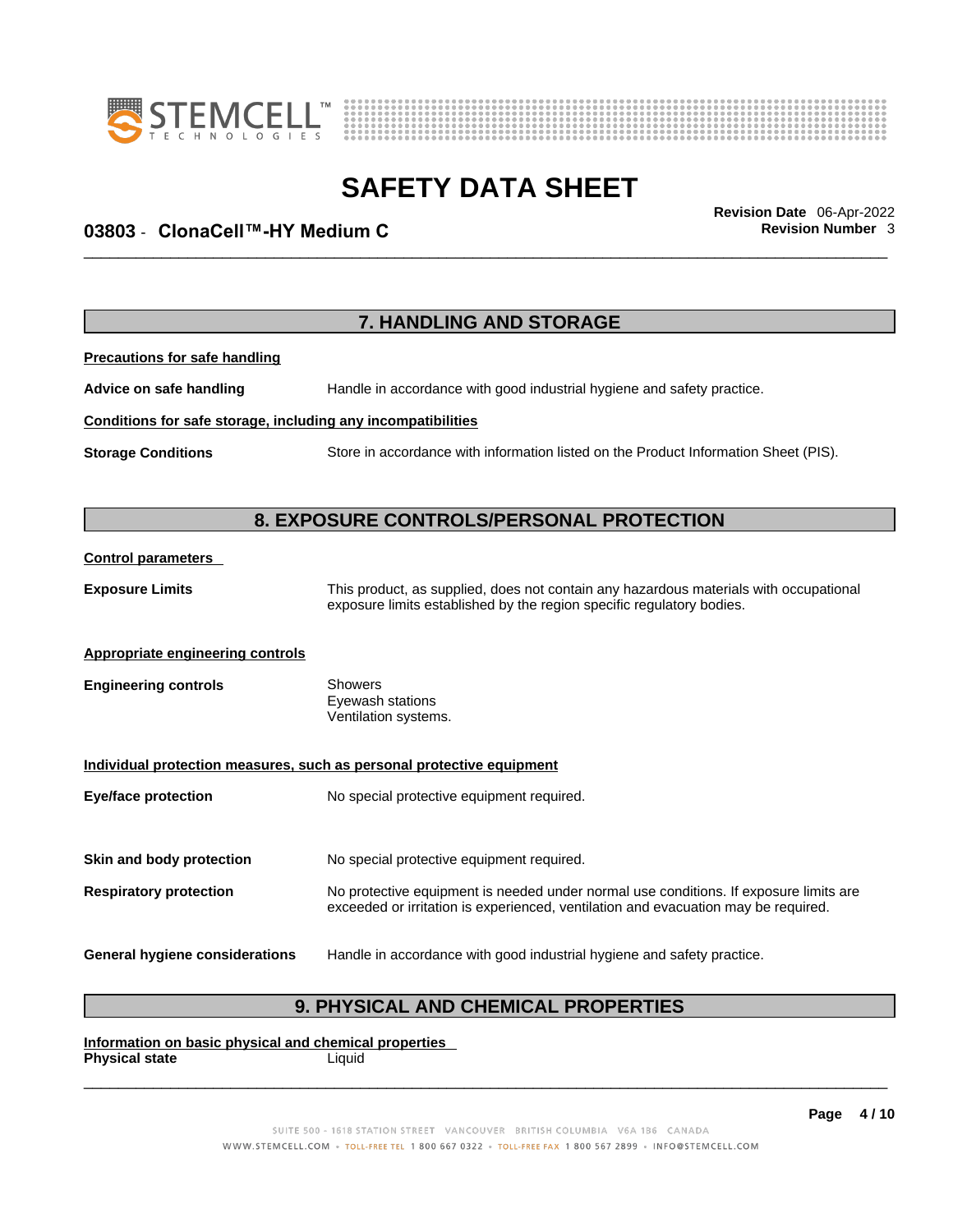



## \_\_\_\_\_\_\_\_\_\_\_\_\_\_\_\_\_\_\_\_\_\_\_\_\_\_\_\_\_\_\_\_\_\_\_\_\_\_\_\_\_\_\_\_\_\_\_\_\_\_\_\_\_\_\_\_\_\_\_\_\_\_\_\_\_\_\_\_\_\_\_\_\_\_\_\_\_\_\_\_\_\_\_\_\_\_\_\_\_\_\_\_\_ **Revision Date** 06-Apr-2022 **03803 - ClonaCell™-HY Medium C**  $\blacksquare$  **Revision Number 3**

| Appearance     | Clear             |
|----------------|-------------------|
| Color          | red               |
| Odor           | No data available |
| Odor threshold | No data available |

| <u>Property</u>                      |
|--------------------------------------|
| рH                                   |
| Melting point / freezing point       |
| <b>Boiling point / boiling range</b> |
| <b>Flash point</b>                   |
| <b>Evaporation rate</b>              |
| <b>Flammability (solid, gas)</b>     |
| <b>Flammability Limit in Air</b>     |
| <b>Upper flammability limit:</b>     |
| Lower flammability limit:            |
| Vapor pressure                       |
| <b>Vapor density</b>                 |
| <b>Relative density</b>              |
| <b>Water solubility</b>              |
| Solubility in other solvents         |
| <b>Partition coefficient</b>         |
| <b>Autoignition temperature</b>      |
| <b>Decomposition temperature</b>     |
| Kinematic viscosity                  |
| <b>Dynamic viscosity</b>             |
| <b>Explosive properties</b>          |
| <b>Oxidizing properties</b>          |
|                                      |

**Other Information** 

**No data available** None known **No data available None known Roidata available 1999 Mone known**<br> **Boiling** None known<br> **Roidata available None known No data available Evaporation No data available None known**<br> **Evaporation** None known<br>
None known **No data available** 

**Explosive properties** No data available **Oxidizing properties** No information available **No data available Lower flammability limit:** No data available **Vapora Available None known**<br> **Pressure No data available None known**<br>
None known **Vapor density Available** None known<br>
No data available None known **No data available No data available None known Solution Islam in Solution None known** None known **Partition Partition Coefficient Coefficient Coefficient Coefficient Coefficient Coefficient Coefficient Coefficient Coefficient Coefficient Coefficient Coefficient Coefficient Coefficient C Automische Munder None known**<br> **Automische None known**<br>
None known **No data available** No data available **None known** No data available None known

**Softening point**<br> **Molecular weight**<br> **Molecular weight**<br> **Molecular weight**<br> **Molecular weight No information available Molecular formula** No information available **VOC Content (%)**<br>
Liquid Density<br>
No information available<br>
No information available **No information available Bulk density No information available** 

### **Property Values Remarks • Method**

**None known** 

### **10. STABILITY AND REACTIVITY**

| Reactivity                                                              | No information available.                                 |
|-------------------------------------------------------------------------|-----------------------------------------------------------|
| Chemical stability                                                      | Stable under recommended transport or storage conditions. |
| <b>Possibility of hazardous reactions</b> None under normal processing. |                                                           |
| Conditions to avoid                                                     | None known based on information supplied.                 |
| Incompatible materials                                                  | None known based on information supplied.                 |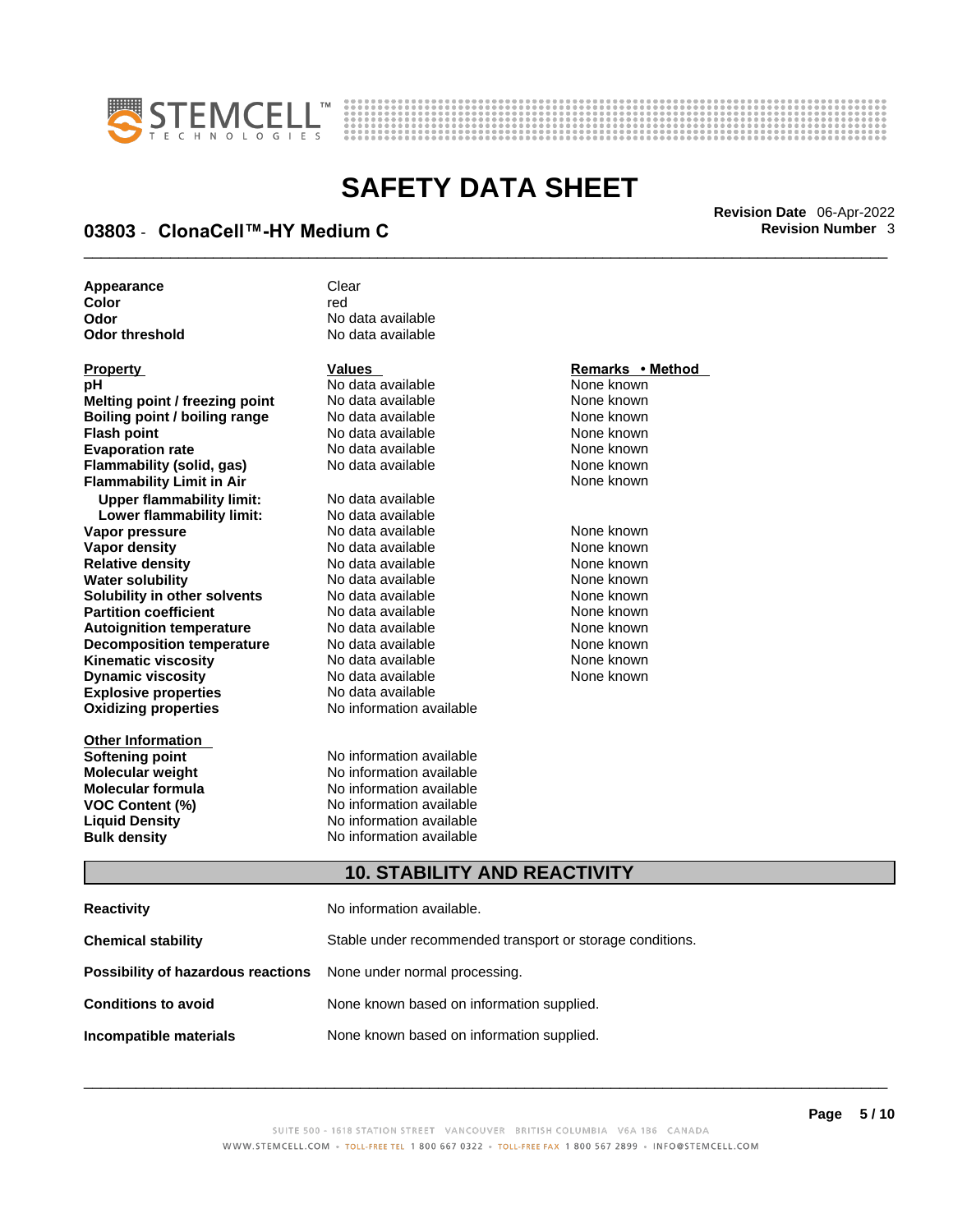



## \_\_\_\_\_\_\_\_\_\_\_\_\_\_\_\_\_\_\_\_\_\_\_\_\_\_\_\_\_\_\_\_\_\_\_\_\_\_\_\_\_\_\_\_\_\_\_\_\_\_\_\_\_\_\_\_\_\_\_\_\_\_\_\_\_\_\_\_\_\_\_\_\_\_\_\_\_\_\_\_\_\_\_\_\_\_\_\_\_\_\_\_\_ **Revision Date** 06-Apr-2022 **03803 - ClonaCell™-HY Medium C**  $\blacksquare$  **Revision Number 3**

**Hazardous decomposition products** None known based on information supplied.

### **11. TOXICOLOGICAL INFORMATION**

**Information on likely routes of exposure**

**Product Information**

| <b>Inhalation</b>                                                            | Specific test data for the substance or mixture is not available. |
|------------------------------------------------------------------------------|-------------------------------------------------------------------|
| Eye contact                                                                  | Specific test data for the substance or mixture is not available. |
| <b>Skin contact</b>                                                          | Specific test data for the substance or mixture is not available. |
| Ingestion                                                                    | Specific test data for the substance or mixture is not available. |
| Symptoms related to the physical, chemical and toxicological characteristics |                                                                   |
| Symptoms                                                                     | No information available.                                         |

**Numerical measures of toxicity**

#### **Acute toxicity**

**Unknown acute toxicity** 18 % of the mixture consists of ingredient(s) of unknown toxicity 18 % of the mixture consists of ingredient(s) of unknown acute oral toxicity

18 % of the mixture consists of ingredient(s) of unknown acute dermal toxicity

18 % of the mixture consists of ingredient(s) of unknown acute inhalation toxicity (gas)

18 % of the mixture consists of ingredient(s) of unknown acute inhalation toxicity (vapor)

18 % of the mixture consists of ingredient(s) of unknown acute inhalation toxicity (dust/mist) Product Information

**Delayed and immediate effects as well as chronic effects from short and long-term exposure**

| <b>Skin corrosion/irritation</b>                                       | No information available. |
|------------------------------------------------------------------------|---------------------------|
| <b>Product Information</b>                                             |                           |
| Serious eye damage/eye irritation                                      | No information available. |
| <b>Product Information</b>                                             |                           |
| <b>Respiratory or skin sensitization</b><br><b>Product Information</b> | No information available. |
|                                                                        |                           |
| <b>Germ cell mutagenicity</b>                                          | No information available. |
|                                                                        |                           |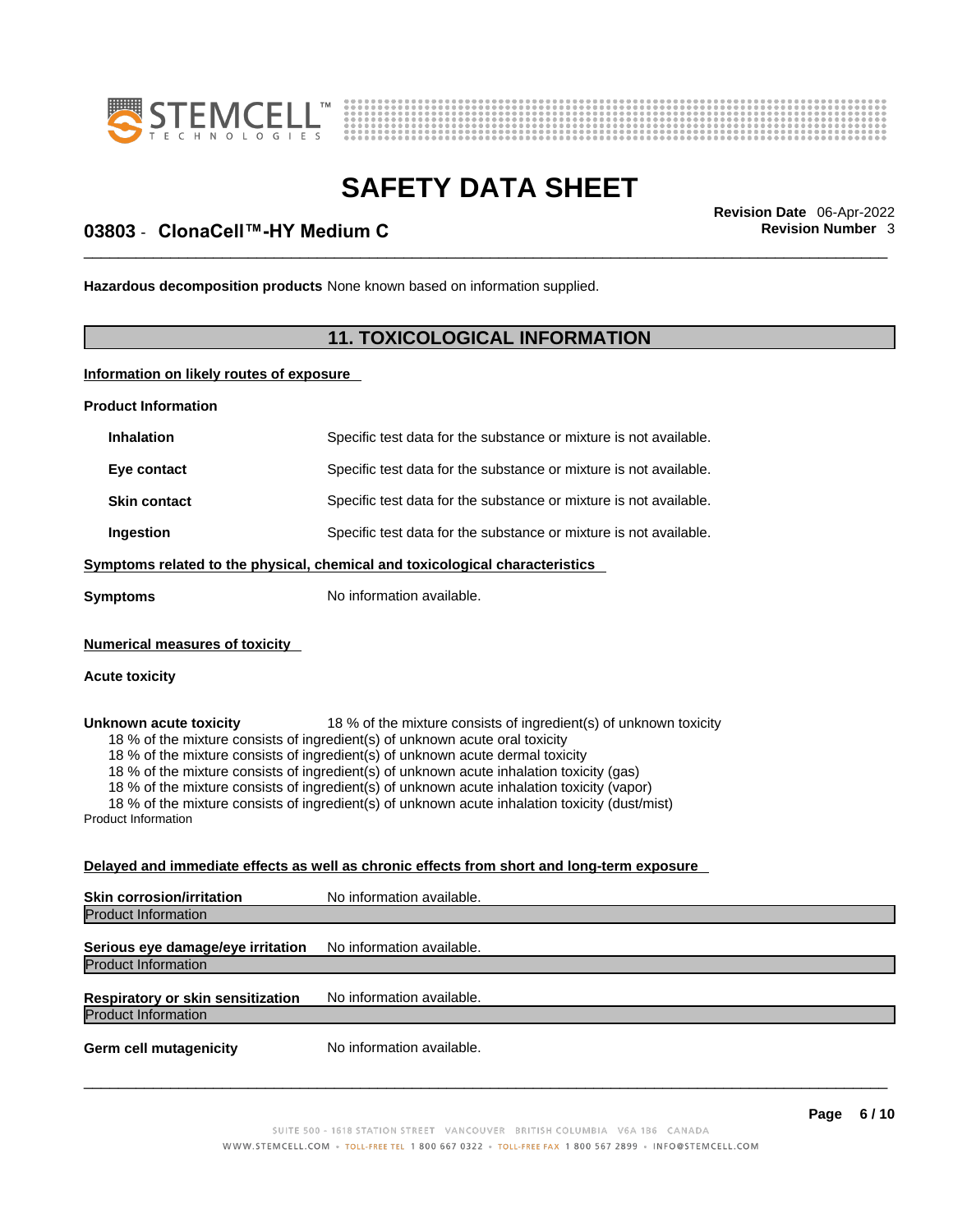



## \_\_\_\_\_\_\_\_\_\_\_\_\_\_\_\_\_\_\_\_\_\_\_\_\_\_\_\_\_\_\_\_\_\_\_\_\_\_\_\_\_\_\_\_\_\_\_\_\_\_\_\_\_\_\_\_\_\_\_\_\_\_\_\_\_\_\_\_\_\_\_\_\_\_\_\_\_\_\_\_\_\_\_\_\_\_\_\_\_\_\_\_\_ **Revision Date** 06-Apr-2022 **03803 - ClonaCell™-HY Medium C**  $\blacksquare$  **Revision Number 3**

| <b>Product Information</b>           |                                    |  |  |
|--------------------------------------|------------------------------------|--|--|
| Carcinogenicity                      | No information available.          |  |  |
| <b>Reproductive toxicity</b>         | No information available.          |  |  |
|                                      | <b>Product Information</b>         |  |  |
| <b>STOT - single exposure</b>        | No information available.          |  |  |
|                                      | <b>Product Information</b>         |  |  |
| <b>STOT - repeated exposure</b>      | No information available.          |  |  |
|                                      | <b>Product Information</b>         |  |  |
| <b>Aspiration hazard</b>             | No information available.          |  |  |
|                                      | <b>12. ECOLOGICAL INFORMATION</b>  |  |  |
| <b>Ecotoxicity</b>                   |                                    |  |  |
|                                      | <b>Product Information</b>         |  |  |
| <b>Persistence and degradability</b> | No information available.          |  |  |
| <b>Bioaccumulation</b>               | There is no data for this product. |  |  |
| Other adverse effects                | No information available.          |  |  |
| <b>13. DISPOSAL CONSIDERATIONS</b>   |                                    |  |  |
| <b>Waste treatment methods</b>       |                                    |  |  |

| waste treatment methods                |                                                                                                                    |
|----------------------------------------|--------------------------------------------------------------------------------------------------------------------|
| Waste from residues/unused<br>products | Dispose of in accordance with local regulations. Dispose of waste in accordance with<br>environmental legislation. |
| <b>Contaminated packaging</b>          | Do not reuse empty containers.                                                                                     |

### **14. TRANSPORT INFORMATION**

DOT Not regulated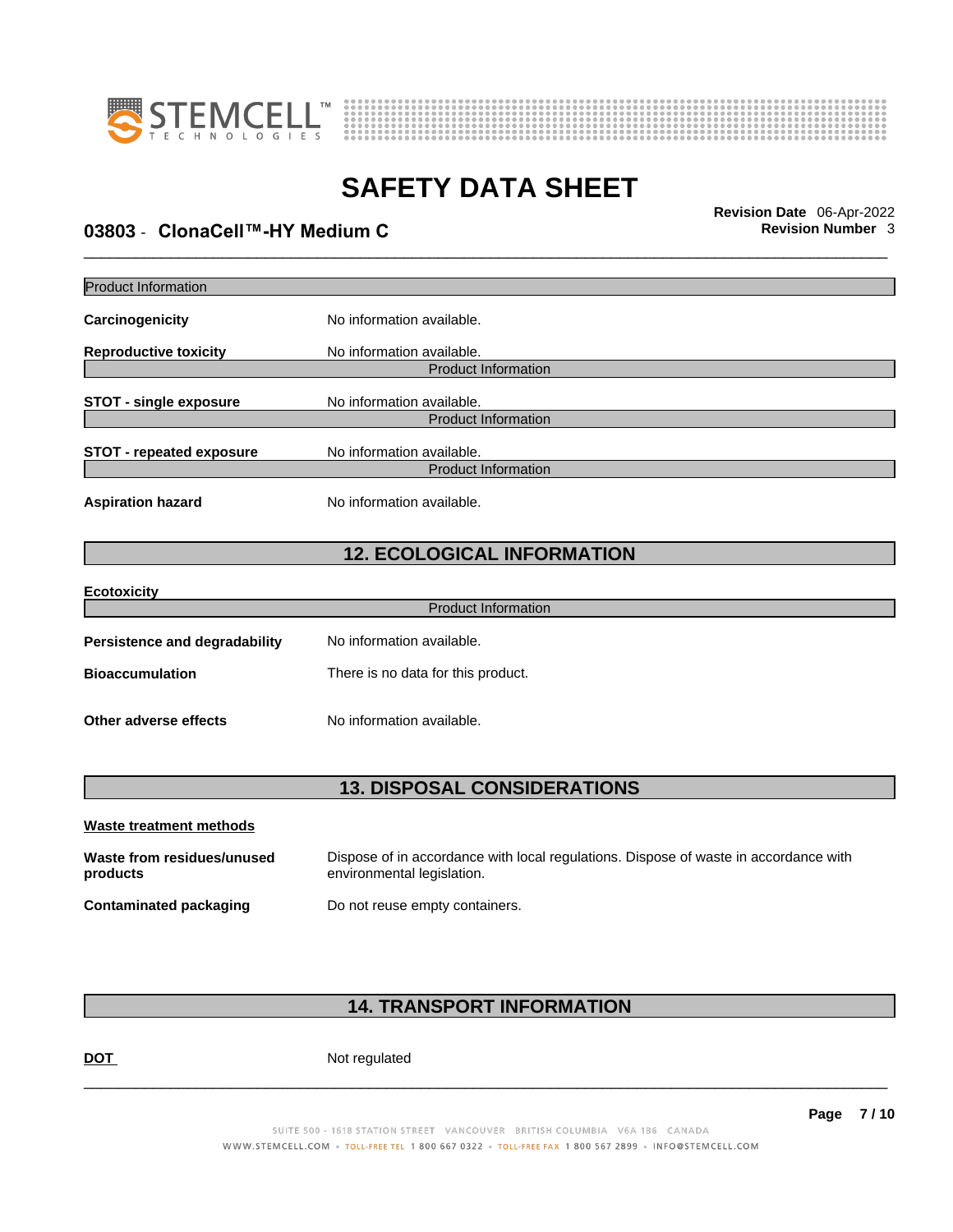



\_\_\_\_\_\_\_\_\_\_\_\_\_\_\_\_\_\_\_\_\_\_\_\_\_\_\_\_\_\_\_\_\_\_\_\_\_\_\_\_\_\_\_\_\_\_\_\_\_\_\_\_\_\_\_\_\_\_\_\_\_\_\_\_\_\_\_\_\_\_\_\_\_\_\_\_\_\_\_\_\_\_\_\_\_\_\_\_\_\_\_\_\_ **Revision Date** 06-Apr-2022 **03803 - ClonaCell™-HY Medium C**  $\blacksquare$  **Revision Number 3** 

| TDG         | Not regulated |
|-------------|---------------|
| <b>MEX</b>  | Not regulated |
| ICAO (air)  | Not regulated |
| <b>IATA</b> | Not regulated |
| <b>IMDG</b> | Not regulated |
| <b>RID</b>  | Not regulated |
| <b>ADR</b>  | Not regulated |
| <b>ADN</b>  | Not regulated |
|             |               |

### **15. REGULATORY INFORMATION**

| International Inventories |                 |  |
|---------------------------|-----------------|--|
| <b>TSCA</b>               | Does not comply |  |
| <b>DSL/NDSL</b>           | Does not comply |  |
| <b>EINECS/ELINCS</b>      | Does not comply |  |
| <b>ENCS</b>               | Does not comply |  |
| <b>IECSC</b>              | Does not comply |  |
| <b>KECL</b>               | Does not comply |  |
| <b>PICCS</b>              | Does not comply |  |
| <b>AICS</b>               | Does not comply |  |
|                           |                 |  |

 **Legend:** 

 **TSCA** - United States Toxic Substances Control Act Section 8(b) Inventory

 **DSL/NDSL** - Canadian Domestic Substances List/Non-Domestic Substances List

 **EINECS/ELINCS** - European Inventory of Existing Chemical Substances/European List of Notified Chemical Substances

 **ENCS** - Japan Existing and New Chemical Substances

 **IECSC** - China Inventory of Existing Chemical Substances

 **KECL** - Korean Existing and Evaluated Chemical Substances

 **PICCS** - Philippines Inventory of Chemicals and Chemical Substances

 **AICS** - Australian Inventory of Chemical Substances

### **US Federal Regulations**

### **SARA 313**

Section 313 of Title III of the Superfund Amendments and Reauthorization Act of 1986 (SARA). This product does not contain any chemicals which are subject to the reporting requirements of the Act and Title 40 of the Code of Federal Regulations, Part 372.

| No |  |
|----|--|
| N٥ |  |
|    |  |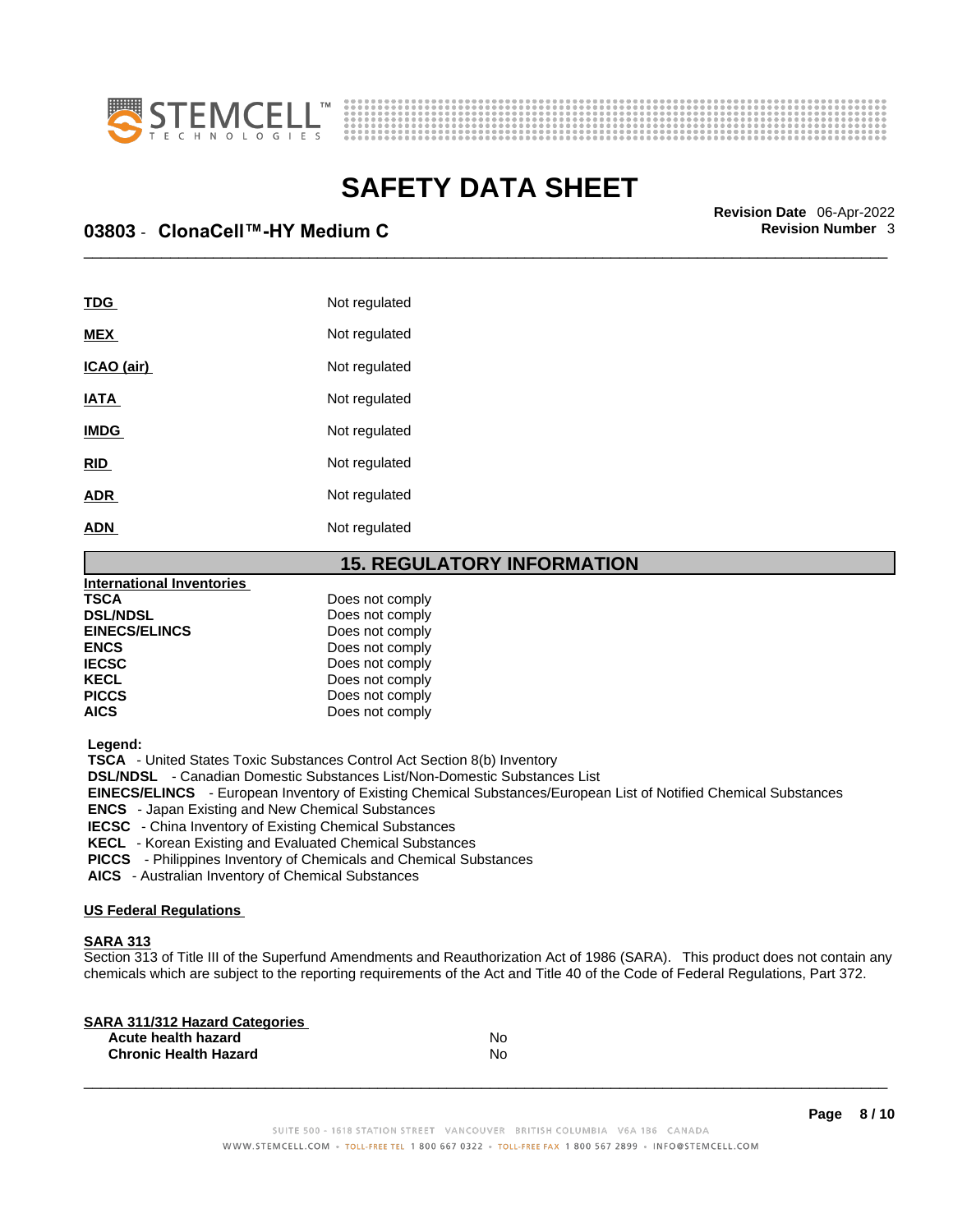



## \_\_\_\_\_\_\_\_\_\_\_\_\_\_\_\_\_\_\_\_\_\_\_\_\_\_\_\_\_\_\_\_\_\_\_\_\_\_\_\_\_\_\_\_\_\_\_\_\_\_\_\_\_\_\_\_\_\_\_\_\_\_\_\_\_\_\_\_\_\_\_\_\_\_\_\_\_\_\_\_\_\_\_\_\_\_\_\_\_\_\_\_\_ **Revision Date** 06-Apr-2022 **03803 - ClonaCell™-HY Medium C**  $\blacksquare$  **Revision Number 3**

| Fire hazard                       | No |  |
|-----------------------------------|----|--|
| Sudden release of pressure hazard | No |  |
| <b>Reactive Hazard</b>            | No |  |

#### **CWA** (Clean Water Act)

This product does not contain any substances regulated as pollutants pursuant to the Clean Water Act (40 CFR 122.21 and 40 CFR 122.42).

#### **CERCLA**

This material, as supplied, does not contain any substances regulated as hazardous substances under the Comprehensive Environmental Response Compensation and Liability Act (CERCLA) (40 CFR 302) or the Superfund Amendments and Reauthorization Act (SARA) (40 CFR 355). There may be specific reporting requirements at the local, regional, or state level pertaining to releases of this material.

#### **US State Regulations**

#### **California Proposition 65**

This product does not contain any Proposition 65 chemicals.

### **U.S. State Right-to-Know Regulations**

#### **US State Regulations**

| Chemical name     | New<br><b>Jersey</b> | <b>Massachusetts</b> | Pennsylvania |
|-------------------|----------------------|----------------------|--------------|
| Water             |                      |                      |              |
| 7700.<br>732-18-5 |                      |                      |              |

#### **U.S. EPA Label Information**

**EPA Pesticide Registration Number** Not applicable

### **16. OTHER INFORMATION, INCLUDING DATE OF PREPARATION OF THE LAST REVISION**

**Prepared By, Cuality Control. STEMCELL Technologies Canada Inc.** 

**Revision Date** 06-Apr-2022

**Revision Note** Noinformation available.

**Disclaimer**

The information provided in this Safety Data Sheet is correct to the best of our knowledge, information and belief at the date of its publication. The information given is designed only as a guidance for safe handling, use, processing, storage, transportation, disposal and release and is not to be considered a warranty or quality specification. The information relates only to the specific material designated and may not be valid for such material used in combination with any other